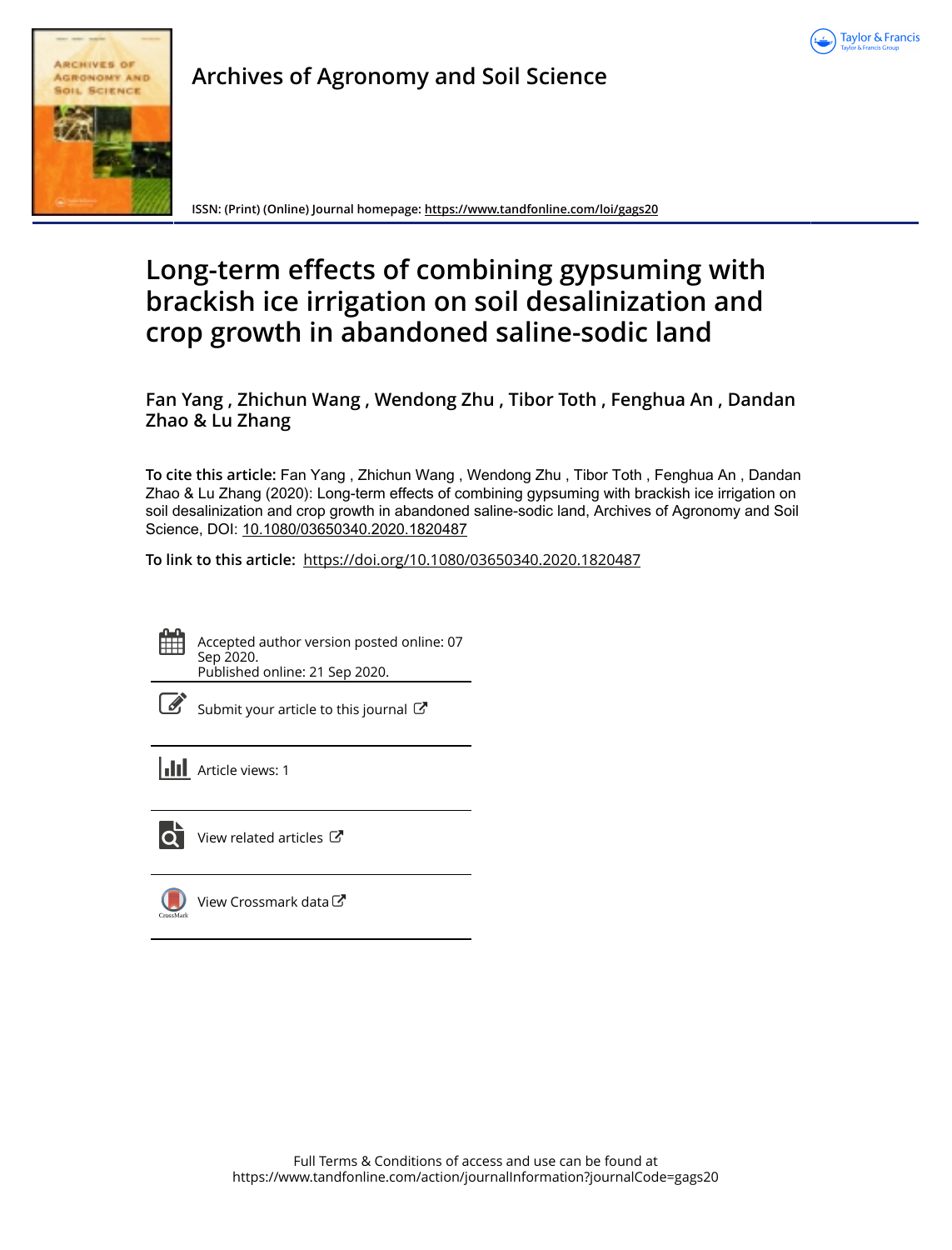

Check for updates

# **Long-term effects of combining gypsuming with brackish ice irrigation on soil desalinization and crop growth in abandoned saline-sodic land**

F[a](#page-1-0)n Yang<sup>a</sup>, Zhichun Wang<sup>a</sup>, Wendong Zhu<sup>a</sup>, Tibor Toth<sup>b</sup>, Fenghu[a](#page-1-0) An<sup>a</sup>, Dandan Zhao<sup>a</sup> [a](#page-1-0)nd Lu Zhang<sup>a</sup>

<span id="page-1-1"></span><span id="page-1-0"></span><sup>a</sup>Northeast Institute of Grography and Agro-ecology, The Chinese Academy of Sciences, Changchun, Jilin, China;<br><sup>b</sup>Department of Soil Manning and Environmental Informatics, Research Institute for Soil Science and Agricultu *Department of Soil Mapping and Environmental Informatics, Research Institute for Soil Science and Agricultural* Chemistry of the Hungarian Academy of Sciences, Budapest, Hungary

#### **ABSTRACT**

Salinity-sodicity may be reduced by freezing and melting (FM) brackish ice irrigation combined with gypsum for the highly saline-sodic soils. A 5-year field study was carried out in the Songnen Plain, northeast China, to investigate the effects of FM brackish ice irrigation in combination with phosphogypsum on soil salinity-sodicity. The treatments consisted of no amendment, no irrigation (CK) and FM brackish ice irrigation using the local brackish water (SW), and required phosphogypsum application to fully reclaim the 0–10 cm, 0–20 cm, 0–30 cm and 0–40 cm soil layer, combined with SW (10GR + SW, 20GR + SW, 30GR + SW and 40GR + SW), respectively. The findings showed that five FM brackish ice irrigation significantly decreased soil salinity–sodicity, and the lowest value of electrical conductivity (EC) (0.49 dS m<sup>-1</sup>) in the soil layer of 0–40 cm was observed in 30GR + SW treatment. Maximum sunflower and tomato yields (2670.28 kg ha<sup>-1</sup> and 31,854.28 kg ha<sup>-1</sup>) were observed in the 30GR + SW treatment. Results indicate that FM brackish ice irrigation in combination with the phosphogypsum required for reclaiming 30 cm depth of soil is a cost-effective scenario for the abandoned saline-sodic land.

#### **ARTICLE HISTORY**

Received 3 December 2019 Accepted 3 September 2020

#### **KEYWORDS**

Soil; freezing and melting; saline-sodic soil; phosphogypsum; Songnen Plain

# **Introduction**

<span id="page-1-4"></span>The Songnen Plain is situated in the semi-arid region of northeastern China and is characterized by poor surface drainage, a high groundwater table and native vegetation degradation (Li et al. [2004\)](#page-15-0). As a result of intensive grazing pressure and the large-scale conversion of grassland to cropland since the 1950s, the land cover in the native grassland has been reduced significantly, by 40.7%, compared to 1965, which, in turn, caused increased evaporation, runoff, and salt accumulation in the top soil (Li et al. [2004](#page-15-0); Wang et al. [2009](#page-15-1)). The area of salt-affected soils, mainly located in the western part of the Songnen Plain, is 3.42 million ha, thus accounting for 20% of the total land area, and the rate of expansion of the salt-affected area is approximately 1.4% per year (Li et al. [2003\)](#page-15-2). Not only does the intensification of soil salinization and sodification limit the development of agriculture but it also threatens the ecological environment (Qiu et al. [2003](#page-15-3); Srivastava et al. [2016\)](#page-15-4).

<span id="page-1-5"></span><span id="page-1-3"></span><span id="page-1-2"></span>The saline-sodic soils in the Songnen Plain, northeast China, are dominated by montmorillonite clay minerals, sodium carbonate and sodium bicarbonate, with a pH ranging from 9.5 to 11 and high exchangeable sodium (ESP) ranging from 30% to 85% (Chi et al. [2011](#page-15-5)). High exchangeable sodium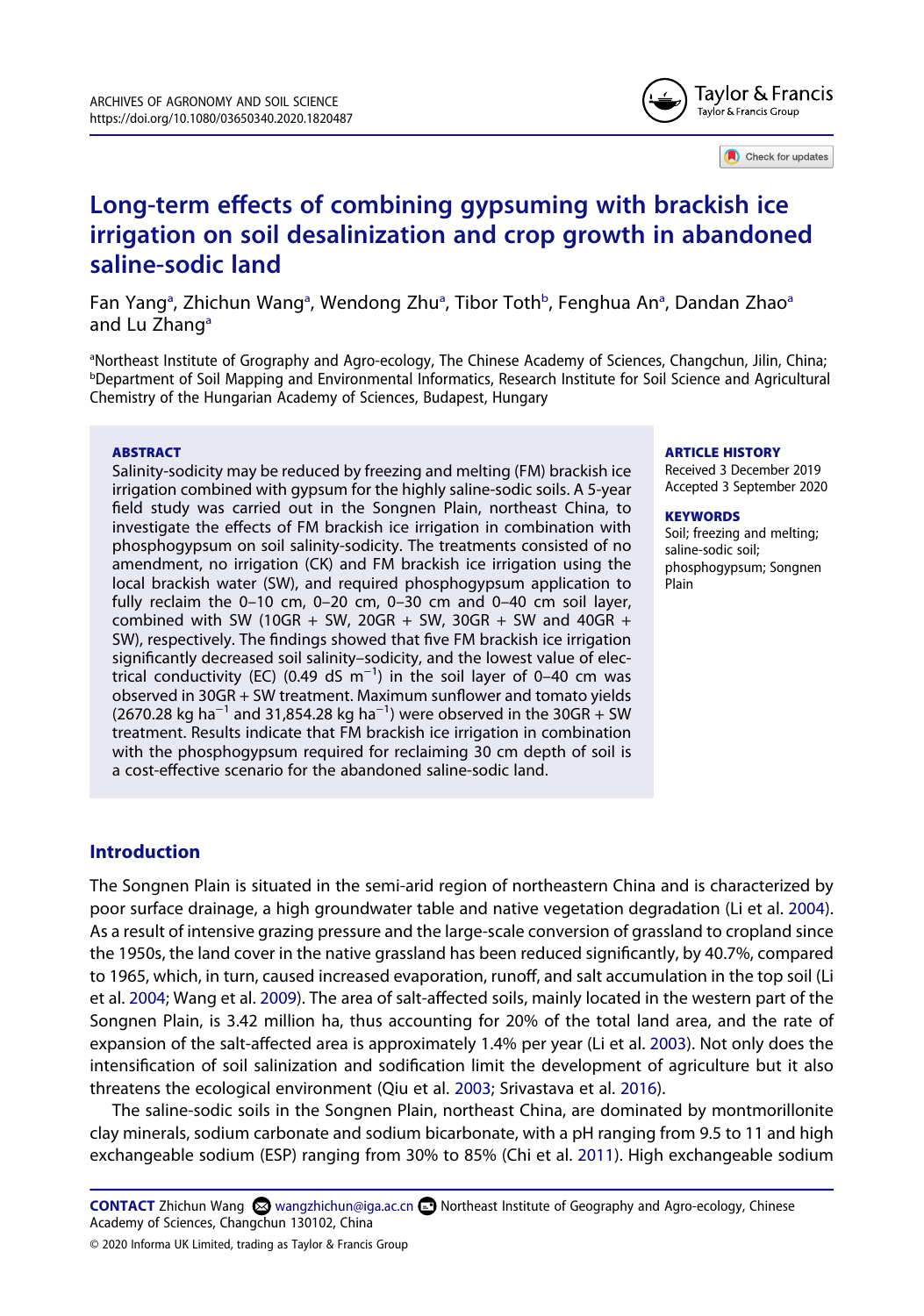<span id="page-2-2"></span>induces clay dispersion, resulting in plugged soil pores, reduced infiltration and hydraulic conductivity (Ayers and Westcot [1976](#page-14-0)). Each of these conditions makes it more difficult to desalinate (Warrence et al. [2002\)](#page-15-6). To ameliorate sodic soils, two aspects are of importance; namely, the reduction or removal of exchangeable Na and the increase in the electrolyte concentration of the soil solution. The flocculating effects of increased soil electrolyte concentration can mitigate a reduction in infiltration and hydraulic conductivity. Thus, saline water irrigation is one alternative to increase electrolyte concentration of the soil solution and thereby improve soil structure (Agassi et al. [1981](#page-14-1); Li et al. [2004;](#page-15-0) Ghafoor et al. [2012](#page-15-7)). The Songnen Plain is rich in brackish groundwater; however, maintenance of the structure of the severe saline-sodic soil by the brackish irrigation is limited because of its low electrolyte concentration (Xiao et al. [2014\)](#page-15-8).

<span id="page-2-1"></span>The processes of freezing and melting (FM) saline water can separate the saline and fresh parts of water. In winter, saline water is used for irrigation and is frozen to form saline ice, which melts in spring. The initial melting water has a higher salinity and the later melting water has a lower salinity (Li et al. [2008](#page-15-9)). The advantage of FM saline water ice irrigation for improving saline-sodic soil is that the high electrolyte water first increases the infiltration rate in the soil, and later, the low electrolyte or even freshwater helps to leach the salts out of the root zone. In addition, FM saline water can increase soil moisture through infiltration during ice forming and ice melting, thus reducing ground temperature variation and salt and sodium accumulation in the surface soil because of the ice cover in winter (Li et al. [2008;](#page-15-9) Guo et al. [2010](#page-15-10)). Previous studies on FM saline ice irrigation were mainly conducted to improve saline soil in central China (Guo et al. [2010](#page-15-10); Cheng et al. [2011](#page-14-2)), in combination with other amelioration methods, such as plastic mulching (Xiao et al. [2011](#page-15-11)). For saline-sodic soil with high pH and ESP in the Songnen Plain, northeast Xiao et al. ([2014](#page-15-8)), Xiao et al. ([2017](#page-15-12))) tested the effect of FM brackish ice irrigation in a short-term laboratory soil-column experiment, indicating that FM brackish ice combined with gypsum application played a significant role in decreasing the salinitysodicity of the upper layer (0–20 cm) soil.

<span id="page-2-9"></span><span id="page-2-8"></span><span id="page-2-7"></span><span id="page-2-5"></span><span id="page-2-4"></span><span id="page-2-3"></span><span id="page-2-0"></span>To obtain increased crop yields, soil salinity should be reduced; otherwise, it actually prohibits crop growth at EC<sub>e</sub> above 2 or 3 dS m<sup>-1</sup> (Tanji [1990](#page-15-13)). As a result, it is not possible to keep increasing EC to merely counter the dispersive effects of sodium in soil (Warrence et al. [2002](#page-15-6)). Soil sodicity can be lowered by chemical amendments, which replace the sodium adsorbed to the surface of soil particles with calcium (USDA [1954](#page-15-14); Tanji [1990](#page-15-13)). Because of the lower cost, an industrial by-product, phosphogypsum, as a calcium source, has been widely used in sodic soil amelioration for decades without significant increases in the pollutant levels in soils (Al-Oudat et al. [1998](#page-14-3); Abril et al. [2008\)](#page-14-4). Thus, any ameliorative measure of FM saline ice irrigation and gypsum application for saline-sodic soil with higher pH and ESP must simultaneously consider the salinitysodicity tolerance of crops, the effect of soil amelioration and economic feasibility. Gypsum application with brackish ice on soil chemical properties and maize growth has already been investigated for coastal saline soil in China (Tao et al. [2019\)](#page-15-15). However, there is no information available on the appropriate combinations of FM brackish ice irrigation and gypsum in inland saline-sodic soil for crop lands.

<span id="page-2-6"></span>We hypothesized that FM brackish ice irrigation may result in lower values of soil salinitysodicity and increased crop yields if it is combined with gypsum for the highly saline-sodic soils in Songnen Plain, northeast China. The FM saline water ice irrigation with higher electrolyte concentration can inhibit clay dispersion, keep stable porosity and increases the infiltration, while phosphogypsum will provide extra  $Ca^{2+}$  to replace Na<sup>+</sup> on exchange complex as an amendment in practice. In this field study, sunflower (*Helianthus annuus* Linn.) and tomato (*Lycopersicon esculentum* Mill.) were selected as salt-tolerant cash crops. The overall aim of this study was to investigate the ameliorating effect of FM saline ice irrigation with different combinations of phosphogypsum application in a long-term field experiment in the Songnen Plain, northeast China. The specific purposes of this study were: (1) to assess the desalinization of the root zone by the combination of FM saline ice irrigation and phosphogypsum; (2) to identify the effect of FM saline ice irrigation in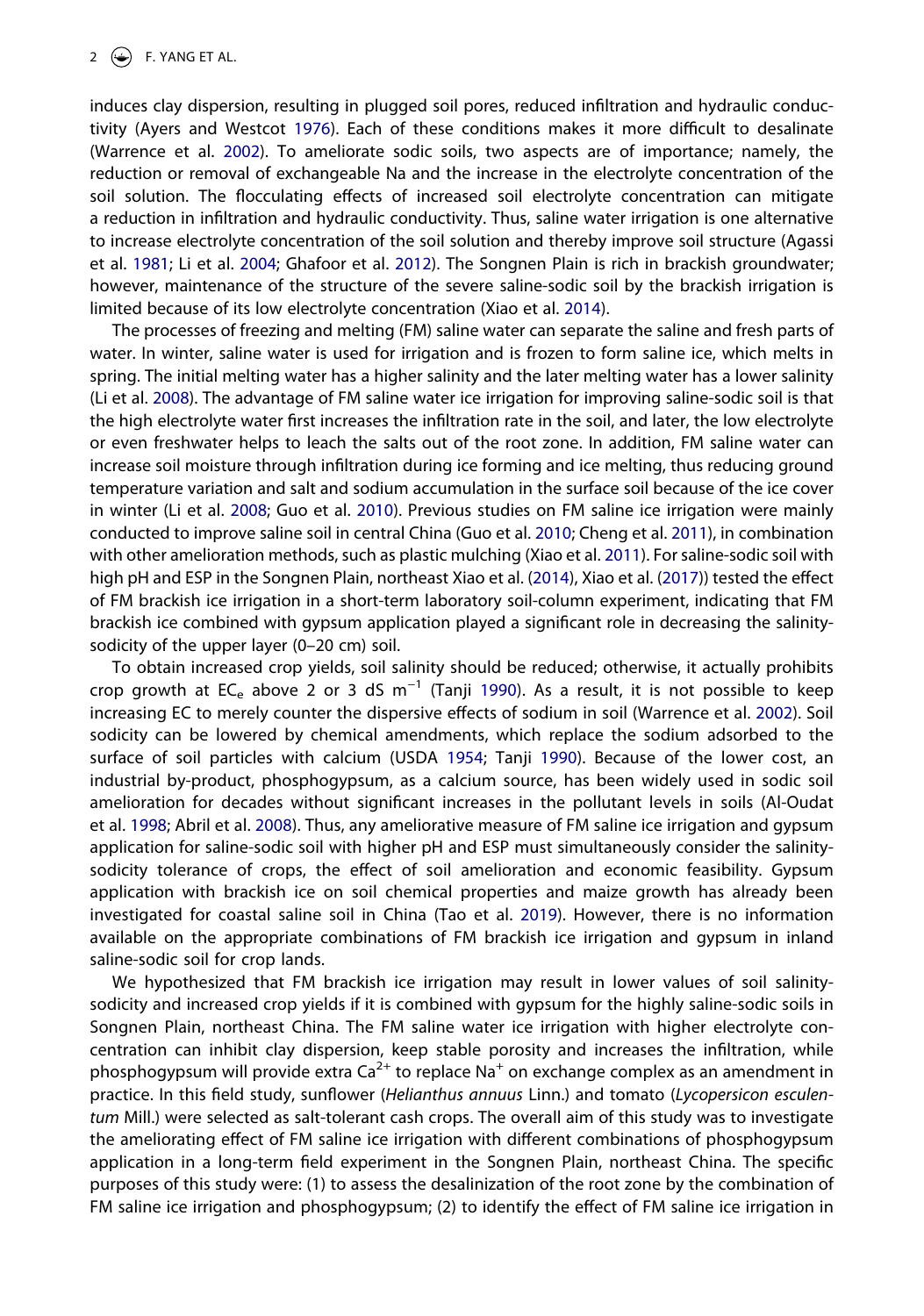combination with phosphogypsum on crop yields; and (3) to evaluate the economic feasibility of the amelioration practice.

# **Materials and methods**

#### *Study area*

The five-year field experiment was carried out in the Da'an Sodic Land Experiment Station, Chinese Academy of Sciences, in the western part of the Songnen Plain, northeast China (N45°35ʹ58"-45° 36ʹ28", E123°50ʹ27"-123°51ʹ31"). The saline-sodic area is lacking in surface water but is rich in shallow groundwater resources. The shallow water table ranges from 1 to 3 m, and the EC ranges from 1.56 to 4.69 dS m<sup>-1</sup>. Affected by the mid-temperate zone continental monsoon climate, the region is dry and windy in spring with strong evaporation, the maximum value of which is more than 6 times that of the precipitation. Precipitation in July-August accounts for 56% of the whole year and the amount of precipitation is small in both autumn and winter. The top soil is generally frozen from mid-November to mid-April. The frozen soil, going down to 180 cm (Deng et al. [2005](#page-15-16)), thoroughly melts in early June.

#### <span id="page-3-0"></span>*Experimental design and data collection*

The experiment site had been uncultivated and without vegetation owing to the extremely high soil salinity-sodicity for the last two decades. The soil pH,  $EC_{1:5}$  (EC in 1:5 soil-water extract) and the exchangeable sodium percentage of the 0–40 cm soil layer was 10.48, 2.65 dS m<sup>-1</sup> and 77.16%  $(SAR<sub>1:5</sub> = 28.75)$ , respectively, meaning that it was a typical saline-sodic soil. The soil bulk density is 1.61 g cm<sup>-3</sup>. The predominant clay mineral is smectite with a soil texture of sandy-loam to mediumclay and low organic matter content (less than 3 g kg<sup>-1</sup>). Six treatments were designed in this field experiment as follows:

- (1) No amendment, no irrigation (CK)
- (2) Brackish ice irrigation, using the brackish water with EC 1.62 dS  $m^{-1}$  from local shallow groundwater (SW)
- (3) Required amount of phosphogypsum to fully reclaim the 0–10 cm soil layer (20.69 t ha<sup>-1</sup>) combined with brackish ice irrigation (10GR + SW)
- (4) Required amount of phosphogypsum to fully reclaim the 0–20 cm soil layer (41.28 t ha<sup>-1</sup>) combined with brackish ice irrigation (20GR + SW)
- (5) Required amount of phosphogypsum to fully reclaim the 0–30 cm soil layer (61.95 t ha<sup>-1</sup>) combined with brackish ice irrigation (30GR + SW)
- (6) Required amount of phosphogypsum to fully reclaim the 0–40 cm soil layer (82.57 t ha<sup>-1</sup>) combined with brackish ice irrigation (40GR + SW)

<span id="page-3-1"></span>In 2009, phosphogypsum was applied as a sodic soil amendment before the start of the field experiment, and the targeted depth of reclamation ranged from 0cm to 40 cm. The phosphogypsum was obtained from the Heishan Phosphate Fertilizer Plant, Liaoning, China. The gypsum (CaSO<sub>4</sub>⋅2H<sub>2</sub> O) content in phosphogypsum was 60% and the water content was 25%. The amount of phosphogypsum applied in these four treatments was based on Mace et al.'s [\(1999\)](#page-15-17) formula. Some doses of treatments are high because of the extremely high exchangeable sodium percentage in 0–100 cm soil layers, ranging from 71.5% to 79.7%. There were three replicates for each treatment in a randomized block design.

There were 18 experimental plots, each of which was 5 m long and 4 m wide. The plots were levelled before the start of the experiment. A ridge (1 m wide and 0.5 m high) was set between the adjacent plots to avoid lateral seepage and overflow. A drainage outlet was provided for each plot, by which the excess water would be discharged to the outside. Prior to the experiment,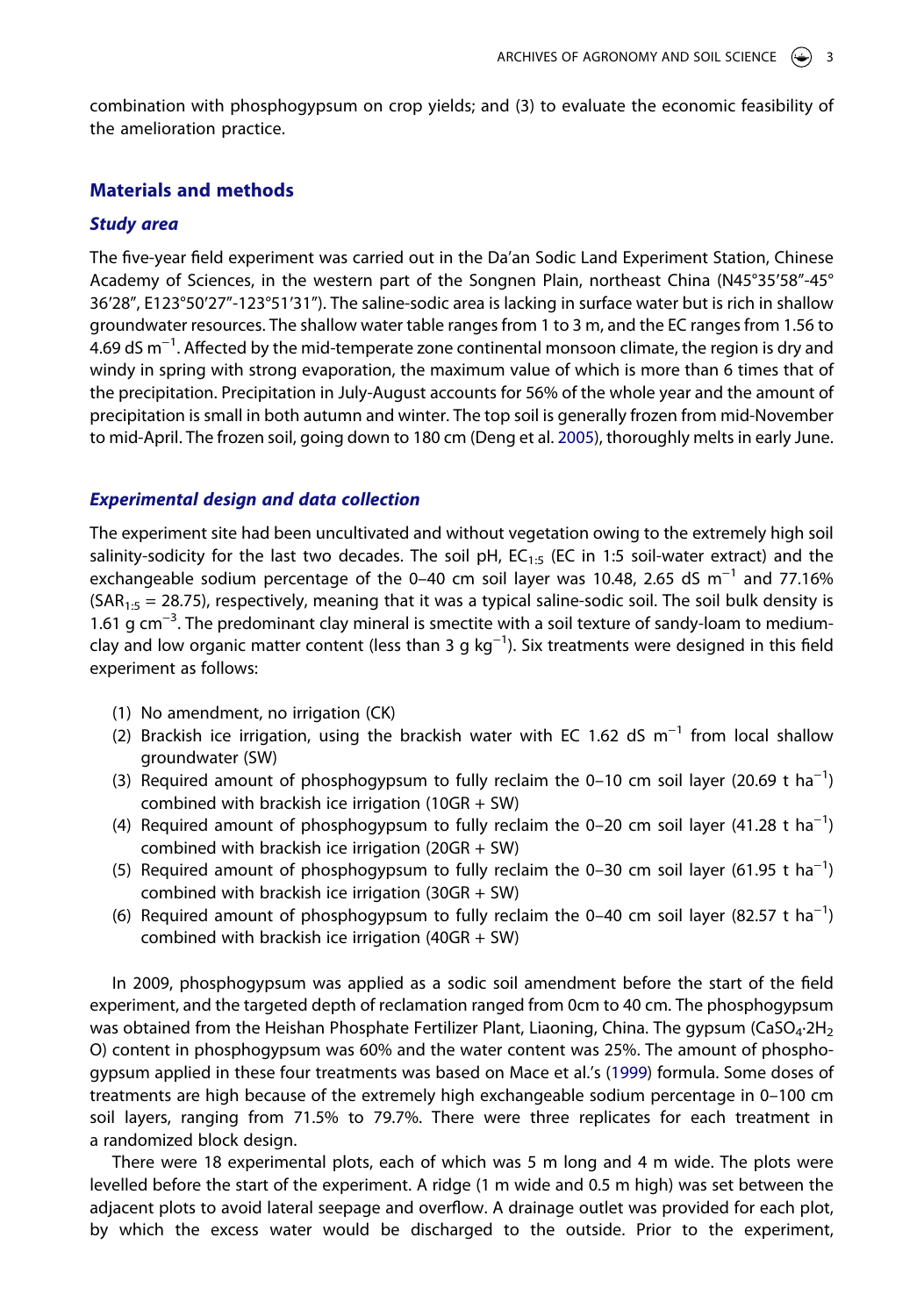phosphogypsum was spread evenly on the soil surface of the experimental plot in the autumn of 2009, and then it was incorporated into the 20 cm soil layer through the use of a rotary cultivator.

The experiment ran from 2010 to 2014. The annual precipitation was 185.7 mm, 374.0 mm, 489.4 mm, 328.7 mm and 343.7 mm, respectively. When the air temperature was as low as −20 °C in winter, irrigation with brackish water was initiated for each experimental plot. An ice layer formed on the surface of the plot after irrigation. The brackish water of 1.14 pore volume (PV), equivalent to 180 mm, was applied for the ice irrigation each year, with the total water of 2.34 PV, 3.55 PV, 4.29 PV, 3.26 PV and 3.36 PV used for 2010, 2011, 2012, 2013 and 2014, respectively.

Soil sampling was carried out on each plot prior to cultivation on April 20–25, 2010–2014. Three sampling points were randomly taken from each plot. Soil samples were taken at the following soil layers: 0–10 cm, 10–20 cm, 20–40 cm, 40–60 cm, 60–80 cm and 80–100 cm. The total number of soil samples was 1620 (5 years  $\times$  6 treatments  $\times$  3 replicate plots  $\times$  3 within plot replicates  $\times$  6 depths). The Baikuza No. 6 sunflower variety, which has a high sodium tolerance, was planted in the experimental plots in 2010–2011 with a planting distance of 50 cm and a line spacing of 65 cm. Compound fertilizer (N 12%, P<sub>2</sub>O<sub>5</sub> 18%, K<sub>2</sub>O 15%) was applied at 220 kg ha<sup>-1</sup> prior to sowing each year as a base fertilizer in spring. Cherry tomatoes, which have a lower sodium tolerance than sunflowers (Tanji [1990](#page-15-13)), were transplanted in 2012–2014 with a planting distance of 30 cm and a line spacing of 65 cm. Diammonium phosphate was applied at 10 g to each hole prior to field planting as a base fertilizer. According to the USDA texture triangle, the soil texture was loam at 0–20 cm and 60–100 cm, while it was clay loam at 20–60 cm soil depth [\(Table 2](#page-10-0)). Soil bulk density at the upper 10 cm soil depth was 1.5 g cm<sup>-3</sup>, which was the lowest in the soil profile. For the 10–100 cm depth, values were in the range of 1.62–1.65 g cm−3. Infiltration rate of the preexperiment soil was relatively low (0.20 mm  $h^{-1}$ ) due to the high exchangeable sodium percentage (ESP) (Warrence et al. [2002](#page-15-6)). The soil wilting percentage (WP) was 18.6% and the field capacity was 32.5%. The minimum and maximum shallow groundwater table depth was 0.50 m and 2.98 m from 2010 to 2014, respectively. Experimental irrigation water comes from local shallow groundwater (30–40 m in depth) with pH and EC values of 7.94 and 1.62 dS m<sup>-1</sup>, respectively. The shallow groundwater was alkaline in reaction. The dominant cation was Na<sup>+</sup>, with a concentration 13.26 mmol<sub>c</sub> L<sup>-1</sup>, and the dominant anion was HCO<sub>3</sub><sup>-</sup> with a concentration of 15.36 mmol<sub>c</sub> L<sup>-1</sup>. The shallow groundwater was brackish (Murtaza et al. [2010\)](#page-15-18).

#### <span id="page-4-1"></span>*Soil and water analysis*

The soil samples were air-dried, mixed thoroughly, and then passed through a 1 mm round-hole sieve. Soluble salt analyses were based on soil:water 1:5 (w w<sup>-1</sup>) extracts. The electrical conductivity (EC) in dS m−1 was measured with a DDS-12DW Microprocessor conductivity Meter (A&E Laboratory Co. Ltd., Shanghai, China). Soluble Na<sup>+</sup> and K<sup>+</sup> were measured with a flame spectrophotometer, while soluble Ca<sup>2+</sup> and Mg<sup>2+</sup> were determined by atomic absorption spectrometry (GBC-906AAS). The sodium adsorption ratio (SAR), reflecting the relative quantity of sodium ions and calcium and magnesium ions, was calculated according to the following formula (Mahmoodabadi et al. [2013](#page-15-19)):

$$
SAR = \frac{[Na^{+}]}{\sqrt{([Ca^{2+}]+[Mg^{2+}] )}/2}
$$
 (2)

<span id="page-4-2"></span><span id="page-4-0"></span>where the concentration unit of ions is mmol<sub>c</sub> L<sup>-1</sup> and the unit of SAR is (mmol<sub>c</sub> L<sup>-1</sup>)<sup>1/2</sup>. Since it is difficult to accurately determine the soil cation's exchangeable capacity and exchangeable sodium to calculate soil ESP and because there is a correlation between ESP and SAR (Rengasamy et al. [1984\)](#page-15-20), a SAR of 1:5 soil-water extract, which is easier to obtain, was used to assess the sodicity of soils in this study.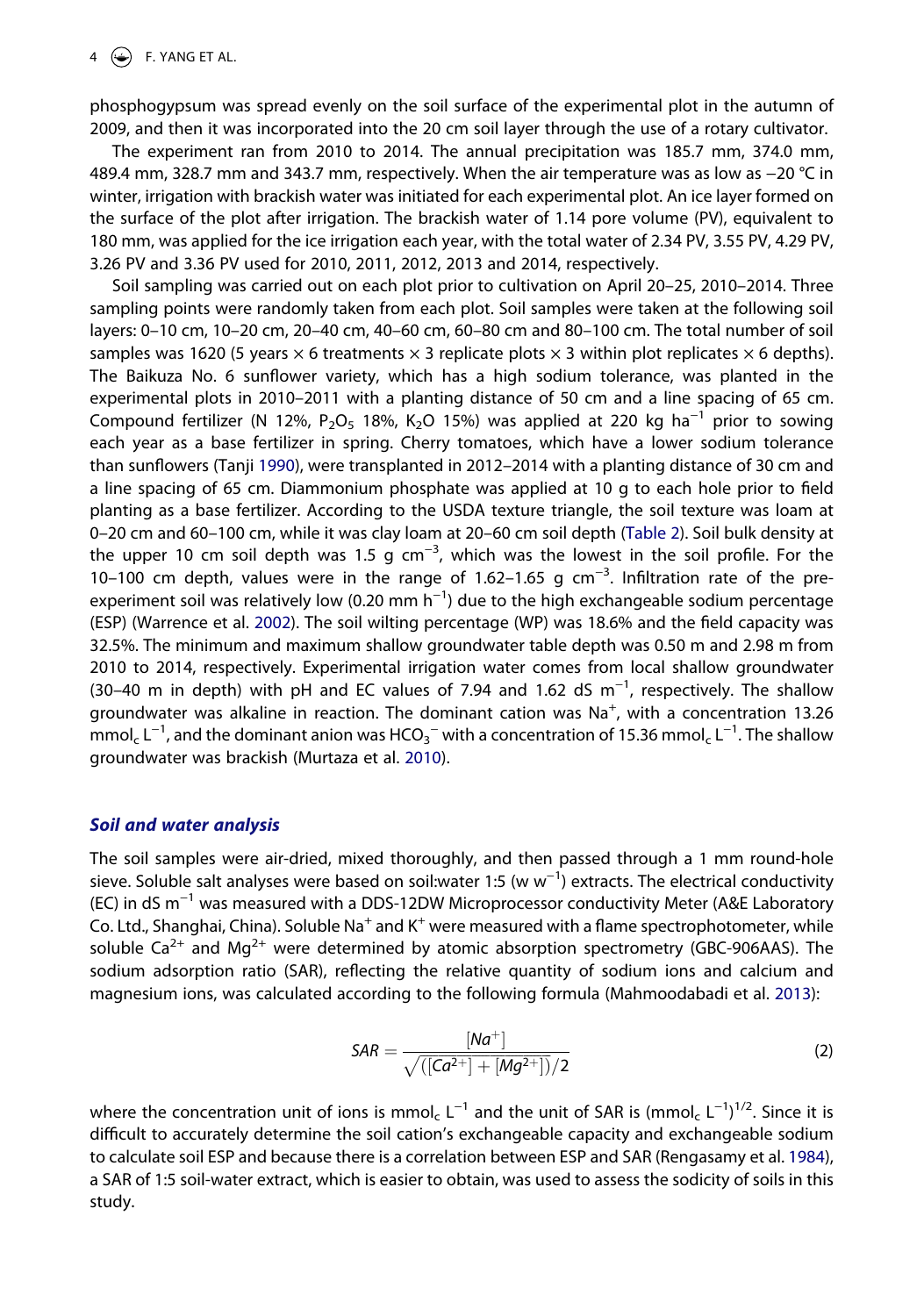#### *Crop measurements and harvest*

The plant height, head diameter, and thousand-kernel weight (TWK) of sunflowers were measured in early October 2010–2011. All of the sunflowers were harvested from each plot and dried naturally to measure the yield of sunflower seeds. Ripe tomatoes were harvested in late July 2012–2014. The plant height, diameter and the weight of a single tomato were measured, and all tomatoes were harvested from each plot.

#### *Statistical analysis*

All data were subjected to Variance analysis using SPSS 11.5. Significance was tested using univariate analysis between treatments with subsequent mean separation determined through a least significant difference (LSD) test.

#### **Results**

#### *Soil salinity-sodicity in the soil profile under different treatments*

# *Soil EC*

The treatments had different effects on soil EC in the soil profile [\(Figure 1](#page-5-0)). Over the five experimental years, there was little change in soil EC in the soil profile in CK treatment. In the SW and 10GR + SW treatments, soil EC showed a trend of low values at the 0–20 cm soil layers and high EC values at the 20–100 cm layers during the five experimental years. The three treatments, 20GR + SW, 30GR + SW

<span id="page-5-0"></span>

**Figure 1.** Electrical conductivity distribution in soil profile from 2010–2014. Error bars indicate standard error of the mean. The blue solid line is the pre-experiment soil EC.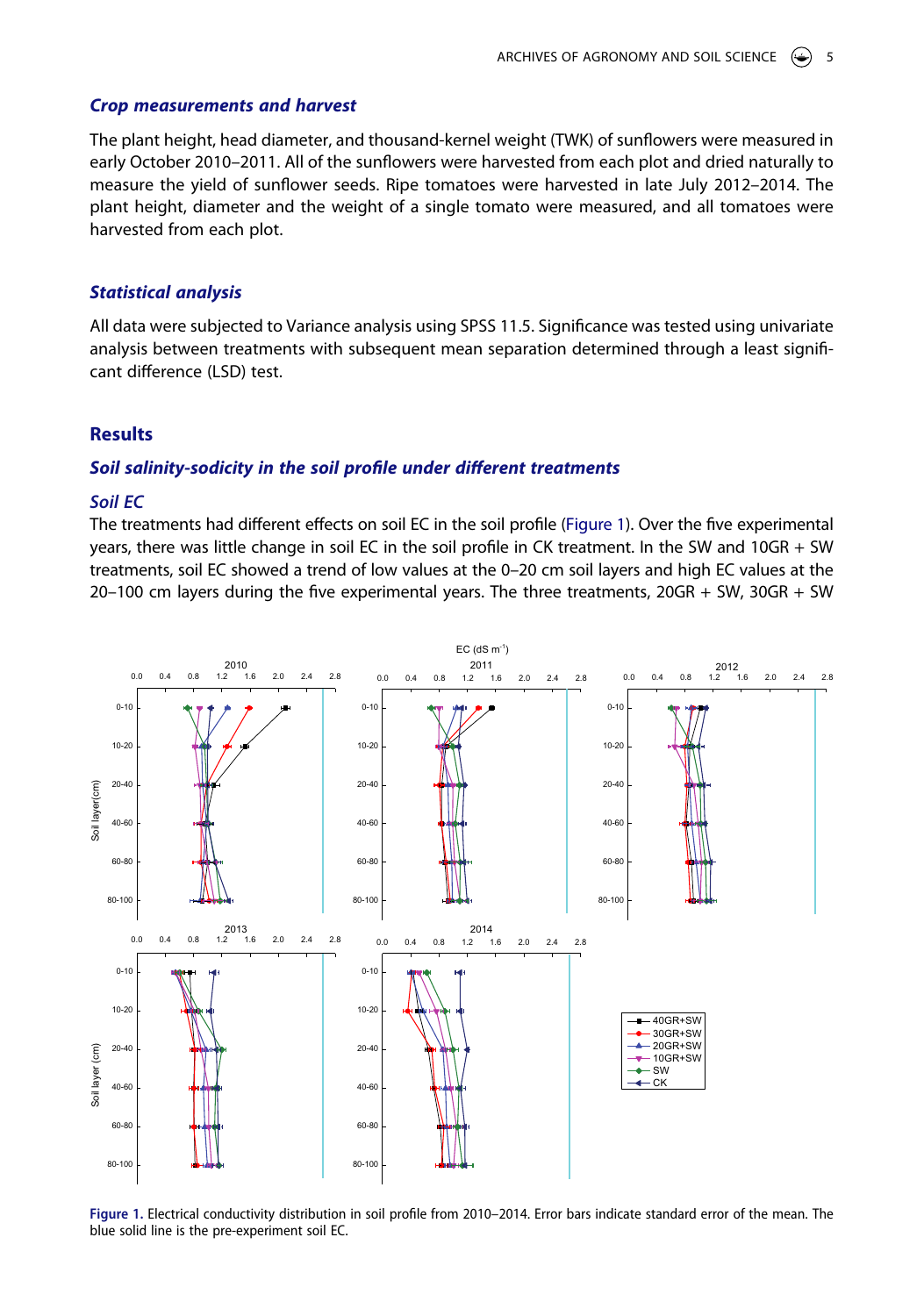### $6 \quad \Leftrightarrow$  F. YANG ET AL.

and 40GR + SW, showed an opposite trend in the first 2 years, and the low EC at top 20 cm soil layer and high EC at deep layers in the last two years, with an almost uniform distribution of salts in the soil profile in 2012. Over the five experimental years (*p* < 0.05), as compared to CK, the SW and 10GR + SW treatments significantly decreased the soil EC in the 0–20 cm soil layers with an average of 0.28 dS  $m^{-1}$ and 0.34 dS m<sup>-1</sup>, respectively. In the other three gypsum treatments, the soil EC values in 20GR + SW and 30GR + SW treatments were lower in 0–40 cm than those in CK and SW, while the lowest value of EC in the soil layer of 0–40 cm was observed in the treatment 30GR + SW after 3 years of the study. For the last two years, the EC values in these three gypsum treatments decreased significantly from 1.11 (CK) to 0.41 dS m<sup>-1</sup> (40GR + SW), 0.46 dS m<sup>-1</sup> (30GR + SW) and 0.38 dS m<sup>-1</sup> (20GR + SW treatment), respectively [\(Table 1](#page-7-0)). The lowest value of EC 0.49 dS m<sup>-1</sup> in the soil depth 0–40 cm was found in the 30GR + SW treatment. The results showed that the application of phosphogypsum at the starting years contributed to an EC increase in the 0–20 cm soil layer, and EC significantly decreased in the 0–40 cm soil layer after the addition of phosphogypsum over subsequent years.

#### *Soil pH*

Under six treatments, the soil pH varied with the depth in the soil profile ([Figure 2\)](#page-8-0). Over the five experimental years, there was little change in the pH values in the soil profile for CK treatment. For the other five treatments, the annual pattern of pH values in the soil profile showed a similar trend of low pH values at the top layers (0–20 cm) and high pH values at the deep layers (20–100 cm). The average soil pH values in the 0–40 cm layer were recorded in the order of  $40GR + SW (8.55) < 30GR +$ SW (8.80) < 20GR + SW (9.38) < 10GR + SW (9.75) < SW (9.85) < CK (10.48) in the first two experimental years. For the last three years of the study, the maximum decreases in pH in 0–40 cm depth were recorded in the 40GR + SW (8.22) and 30GR + SW treatments (8.37) compared to the CK treatments (10.43), respectively.

#### *Soil SAR*

All treatments showed a similar trend of SAR in the soil profile, with low values in the top layers and higher values in the deep layers during the five experimental years ([Figure 3\)](#page-9-0). In the 0-40 cm depth, there were significant variations in the soil SAR in both treatments and experimental years. There was a significant decrease in the soil SAR at a soil depth of 0–40 cm with the application of phosphogypsum ([Table 2](#page-10-0)). The values were recorded in the order of  $40GR + SW < 30GR + SW < 20GR + SW < 10GR + SW <$ SW < CK, and the minimum SAR (7.94) was recorded in 40GR + SW, while SAR 26.45 and 28.75 for CK and for pre-experiment were measured in the first experimental year. The maximum decreases of SAR in the 0–40 cm depth occurred in 40GR + SW and 30GR + SW treatments in the second year and the third year. In the subsequent 2 years, SAR in 0–40 cm depth of 40GR + SW, 30GR + SW and 20GR + SW treatments decreased to 6.47, 7.53 and 8.38 from 25.18 in CK, with no significant difference, respectively.

#### *Crop growth and yield*

#### *Sunflower yields under different treatments*

The vegetative parameters and yields of sunflowers showed significant differences among treatments ([Table 3](#page-11-0)). Sunflowers could not survive in CK treatment in any year. In the first year (2010), both the maximum thousand kernel weight (TKW; 150.4 g) and maximum sunflower seed yield (2160 kg ha<sup>-1</sup>) were observed in 30GR + SW, while the lowest TKW (40.1 g) and sunflower seed yield (428 kg ha<sup>-1</sup>) were recorded in SW treatments. In 2011, the highest values in head diameter, TKW and yield were observed in the 40GR + SW treatments, followed by 30GR + SW and 20GR + SW, whereas the lowest values were obtained in the SW treatment.

When comparing 2010 and 2011, plant height in SW treatment in 2011 was significantly higher than in 2010. However, there was no significant change in plant height for the other treatments. The yield in SW and the four GR + SW treatments were higher in 2011 than those in 2010, and the rates of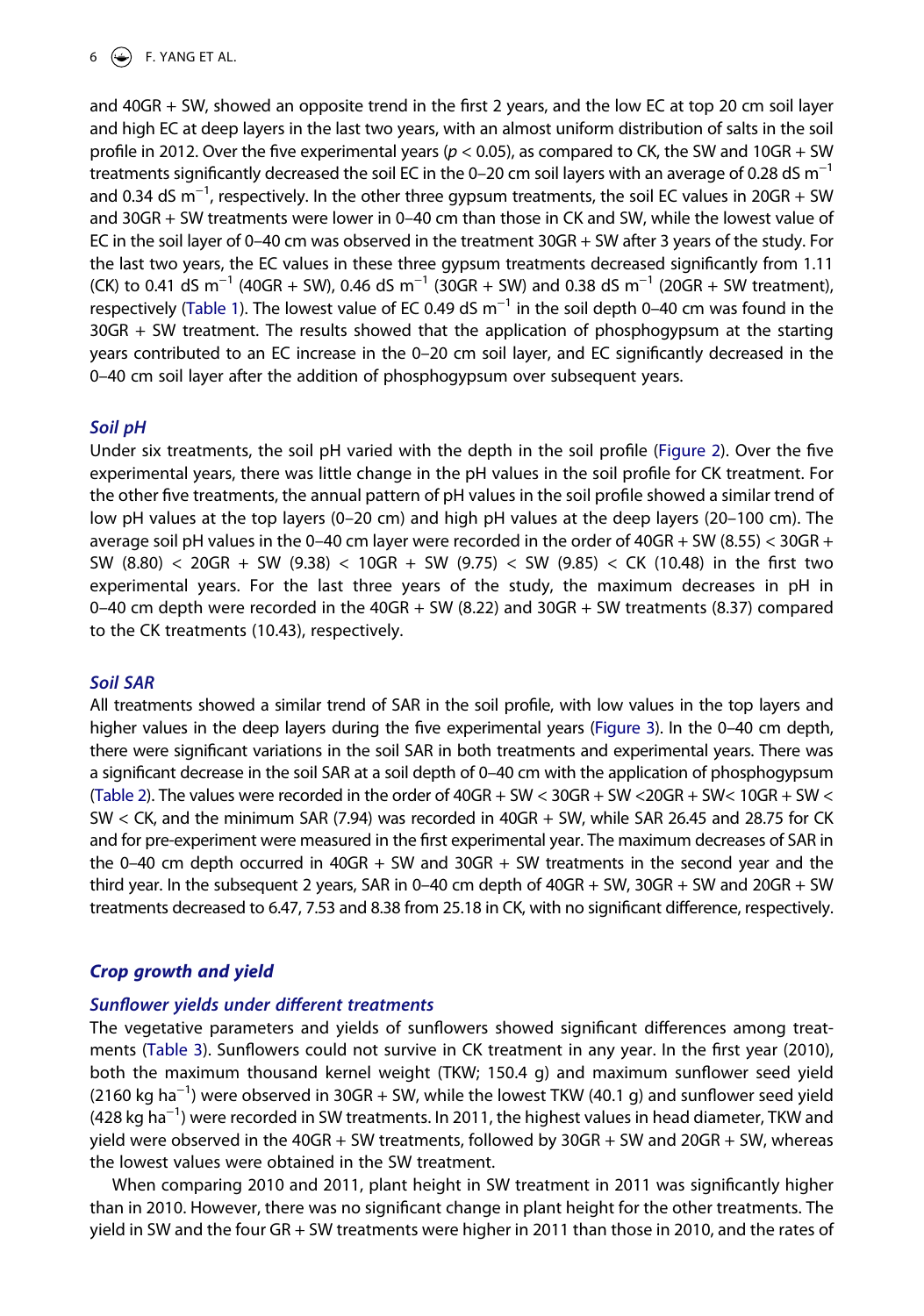<span id="page-7-0"></span>

|   |   | $-0.06$<br>$-0.03$                            |
|---|---|-----------------------------------------------|
|   |   | $-0.08$<br>$-0.02$                            |
|   |   | $-0.04$<br>33                                 |
|   |   | $-0.08$<br>$-0.02$                            |
|   |   | $-0.05$<br>0.04                               |
|   |   | $-0.00$<br>ີຣ                                 |
|   |   | $-0.15*$<br>0.06                              |
|   |   | $-0.12*$<br>$0.12*$                           |
|   |   | $-0.08$<br><u>ن</u><br>0.0                    |
|   |   | $-0.07$<br>0.08                               |
|   |   | $-0.12*$<br>$0.19*$                           |
|   |   | $0.25*$<br>$-0.09$                            |
|   |   | $-0.05$<br>0.21                               |
|   |   | $-0.05$<br><u>วว</u>                          |
| S | √ | $0.13*$<br>$\frac{3}{2}$                      |
|   | ï | Ē<br>ifference<br>ifference<br>lean Dr<br>ean |
|   |   |                                               |

Table 1. Multiple Comparisons of EC from 2010 to 2014 for soil layers and treatments. **Table 1.** Multiple Comparisons of EC from 2010 to 2014 for soil layers and treatments.

Based on observed means. Based on observed means.

\* The mean difference is significant at 0.05 level.

\* The mean difference is significant at 0.05 level.<br>SL: Soil Layer; SL1: 0–10 cm soil layer, SL2: 10–20 cm soil layer, SL3: 20–40 cm soil layer, SL4: 40–60 cm soil layer, SL5: 60–80 cm soil layer, SL6: 80–100 cm soil layer SL: Soil Layer; SL1: 0–10 cm soil layer, SL2: 10–20 cm soil layer, SL3: 20–40 cm soil layer, SL4: 40–60 cm soil layer, SL5: 60–80 cm soil layer, SL6: 80–100 cm soil layer. TM: Treatment; TM1: CK, TM2: SW, TM3: 10GR + SW, TM4: 20GR + SW, TM5: 30GR + SW, TM6: 40GR + SW.

I-J: Two treatment of pairwise comparisons.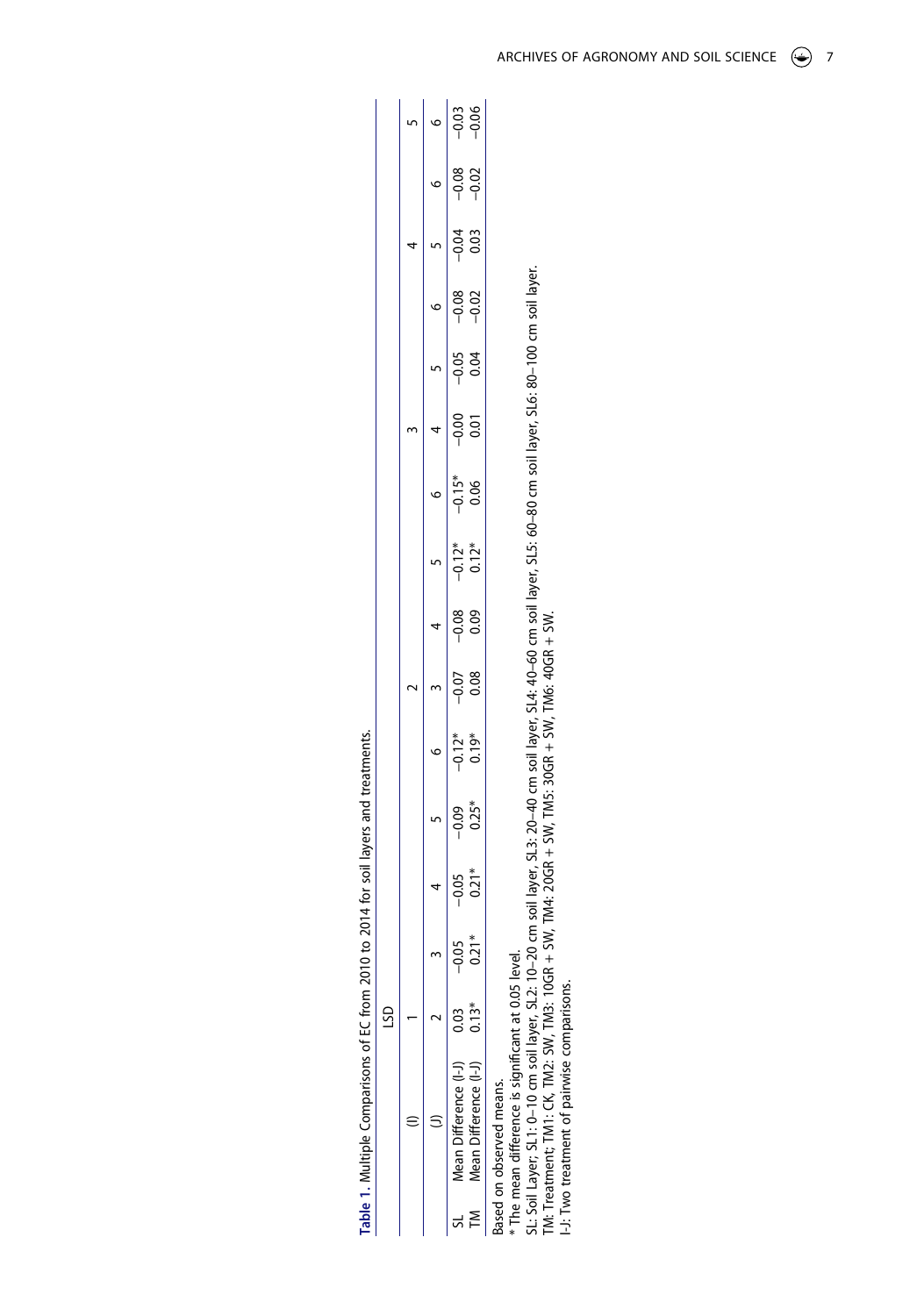<span id="page-8-0"></span>

**Figure 2.** pH distribution in soil profile from 2010–2014. Error bars indicate standard error of the mean. The blue solid line is the pre-experiment soil pH.

increases were 42.5% (40GR + SW), 23.6% (30GR + SW), 37.0% (10GR + SW), 56.5% (40GR + SW) and 102.8% (SW), respectively.

#### *Tomato growth and yield*

Tomato seedlings were transplanted into the experimental plots for the third, the fourth and the fifth year of freezing irrigation (2012). The treatment responses for tomato were the same as those for sunflower ([Table 4](#page-11-1)). Tomato could not survive in the CK treatment through the 3 years. The lowest parameters of tomato growth (plant height and diameter) were recorded in SW each year, and the highest were obtained in the  $40GR + SW$  or  $30GR + SW$  treatments.

The weights of the single tomato fruit (WST) and tomato yields for the 3 years (2012–2014) were consistent with those of the sunflower yields in 2011. The lowest values of these two parameters were recorded in the SW treatments. Phosphogypsum addition increased the values of these two parameters, with the increase by the rate of phosphogypsum application. The maximum values were observed in 40GR + SW and 30GR + SW treatments. The maximum tomato yield was 3–3.2 times that of SW, while the maximum WST was 1.1–1.4 times that of the SW.

#### *Correlations among different crop growth/yield parameters and soil properties*

Plant height, head diameter, TKW and yield of sunflower were negatively and significantly (*p* < 0.05) correlated with soil pH, Na<sup>+</sup>, SAR. However, the yield attributes and growth parameters of the sunflower were not significantly correlated with soil EC. Tomato was different from sunflower,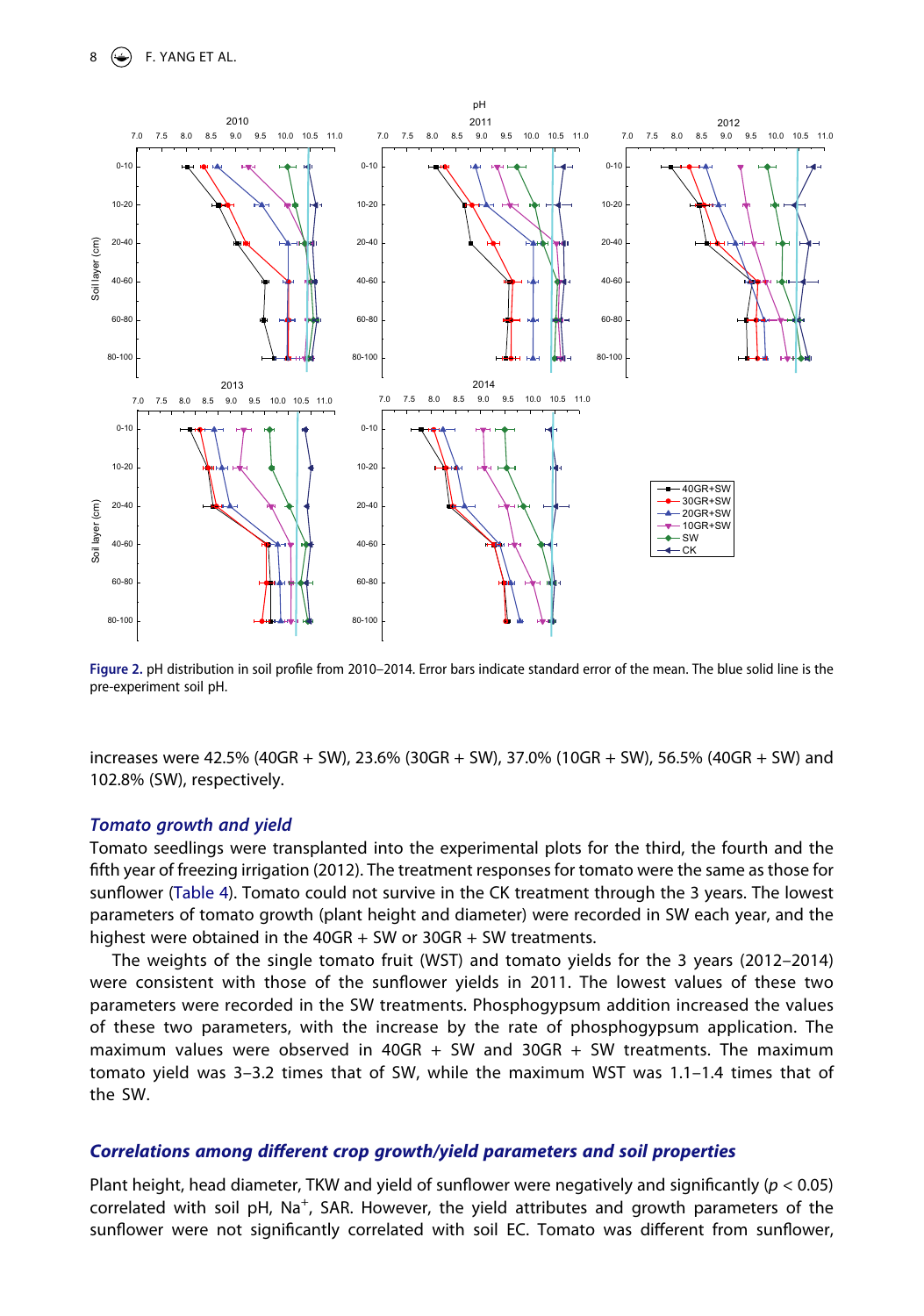<span id="page-9-0"></span>

**Figure 3.** SAR distribution in soil profile from 2010–2014. Error bars indicate standard error of the mean. The blue solid line is the pre-experiment soil SAR value.

tomato plant height, diameter, WST and yield, which were negatively and significantly (*p* < 0.05) correlated with soil EC, pH and SAR [\(Table 5\)](#page-11-2). Thus, soil alkalinity-sodicity (pH, SAR) influenced the crop growth and yield in the saline-sodic soils.

#### *Cost-benefit analysis of the treatments*

The test soil was unproductive before the experiment because of the high salinity-sodicity. Profit could not be expected without amendment application under the FM brackish ice irrigation. The costs were calculated from the expenditures of seeds (seedlings), fertilizers, ploughing, weeding and amendments, excluding the labor inputs. The incomes were estimated at the market price averages of the local sunflower seeds and fresh tomato fruit for the years of 2010–2011 and the years of 2012–2014, respectively.

For the sunflowers, the highest net benefits per hectare were received in 30GR + SW among the 6 treatments for both years, followed by 40GR + SW and 10GR + SW, while there was no economic return in SW and control in the first year, and a limited return in SW treatment for the second year [\(Table 6\)](#page-12-0). For tomato cultivation, amendment with four levels of phosphogypsum application, the treatments 30GR + SW gave the highest net benefits per hectare for the years of 2012 and 2014, whereas it came second (after 40GR + SW) in 2013 among the 6 treatments. Limited net benefits were received for SW in 2013 and 2014; however, there was still zero economic return in the control treatment for the 5 years. In general, 30GR + SW treatment showed the best option of the cost-effective practice for reclaiming the saline-sodic soils and for cropping in the Songnen Plain, northeast China.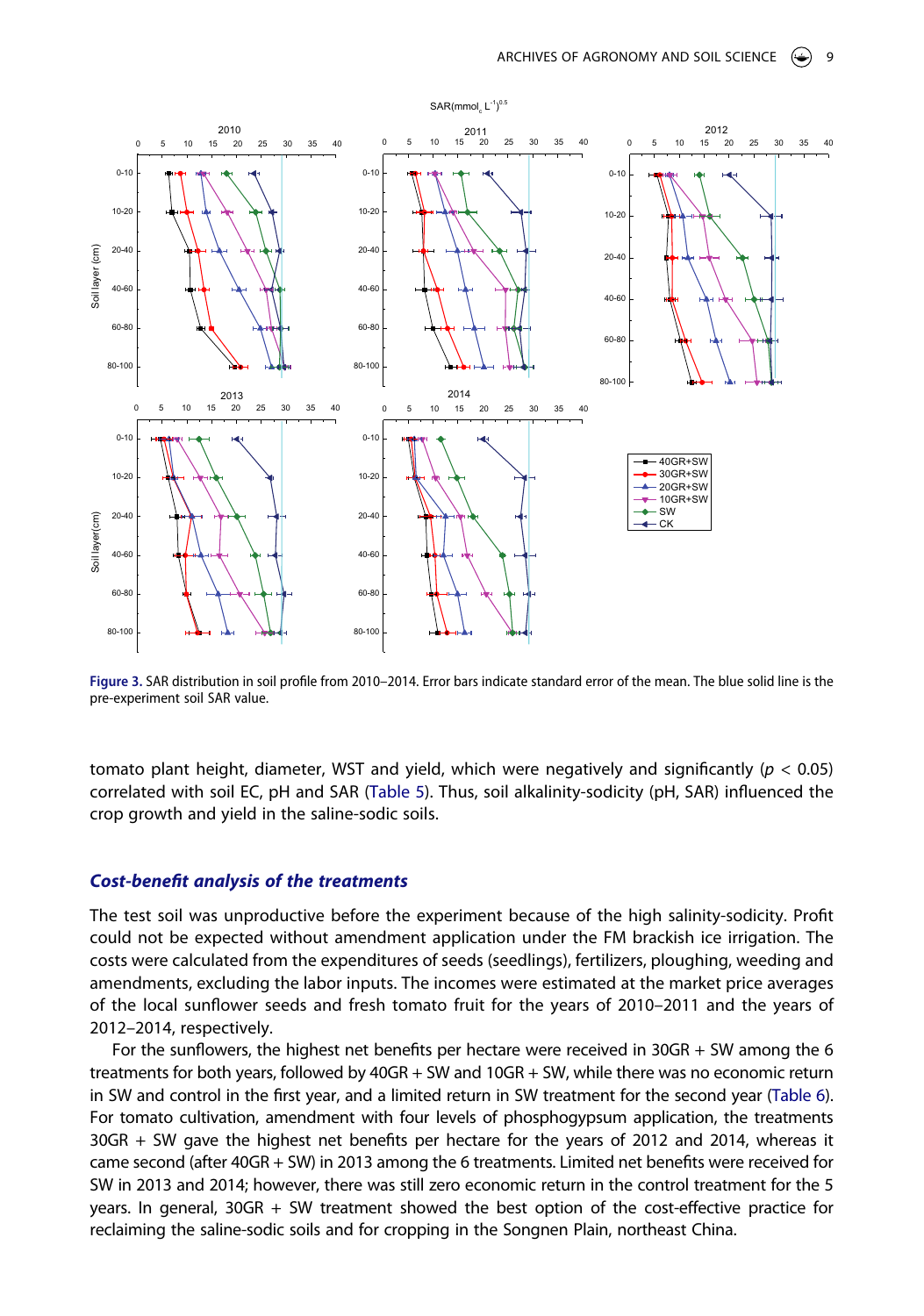<span id="page-10-0"></span>

|   |   | $-2.11*$<br>$1.36*$                           |
|---|---|-----------------------------------------------|
|   |   | $-3.85*$<br>$5.41*$                           |
|   |   | $-1.74*$<br>$4.05*$                           |
|   |   | $-5.43*$<br>9.64*                             |
|   |   | $-3.32*$<br>8.28*                             |
|   |   | $-1.58*$<br>$4.23*$                           |
|   |   | $13.31*$<br>$-7.98*$                          |
|   |   | 11.95*<br>$-5.89*$                            |
|   |   | $-4.13*$<br>$7.91*$                           |
|   |   | $-2.55*$<br>$3.67*$                           |
|   |   | $-11.15*$<br>18.06*                           |
|   |   | $-9.04*$<br>$-6.70*$                          |
|   |   | $-7.30*$<br>$12.65*$                          |
|   |   | $-5.72*$<br>$8.42*$                           |
| ş |   | $-3.17*$                                      |
|   | ١ | lean Difference (I-J'<br>lean Difference (I-J |
|   |   |                                               |

Table 2. Multiple Comparisons of SAR from 2010 to 2014 for soil layers and treatments. **Table 2.** Multiple Comparisons of SAR from 2010 to 2014 for soil layers and treatments.

Based on observed means. Based on observed means.

\* The mean difference is significant at the 0.05 level.

\* The mean difference is significant at the 0.05 level.<br>SL: Soil Layer; SL1: 0–10 cm soil layer; SL2: 10–20 cm soil layer; SL3: 20–40 cm soil layer; SL4: 40–60 cm soil layer; SL5: 60–80 cm soil layer; SL6: 80–100 cm soil l SL: Soil Layer; SL1: 0–10 cm soil layer; SL2: 10–20 cm soil layer; SL3: 20–40 cm soil layer; SL4: 40–60 cm soil layer; SL5: 60–80 cm soil layer; SL6: 80–100 cm soil layer. TM: Treatment; TM1: CK, TM2: SW, TM3: 10GR + SW, TM4: 20GR + SW, TM5: 30GR + SW, TM6: 40GR + SW.

I-J: Two treatment of pairwise comparisons.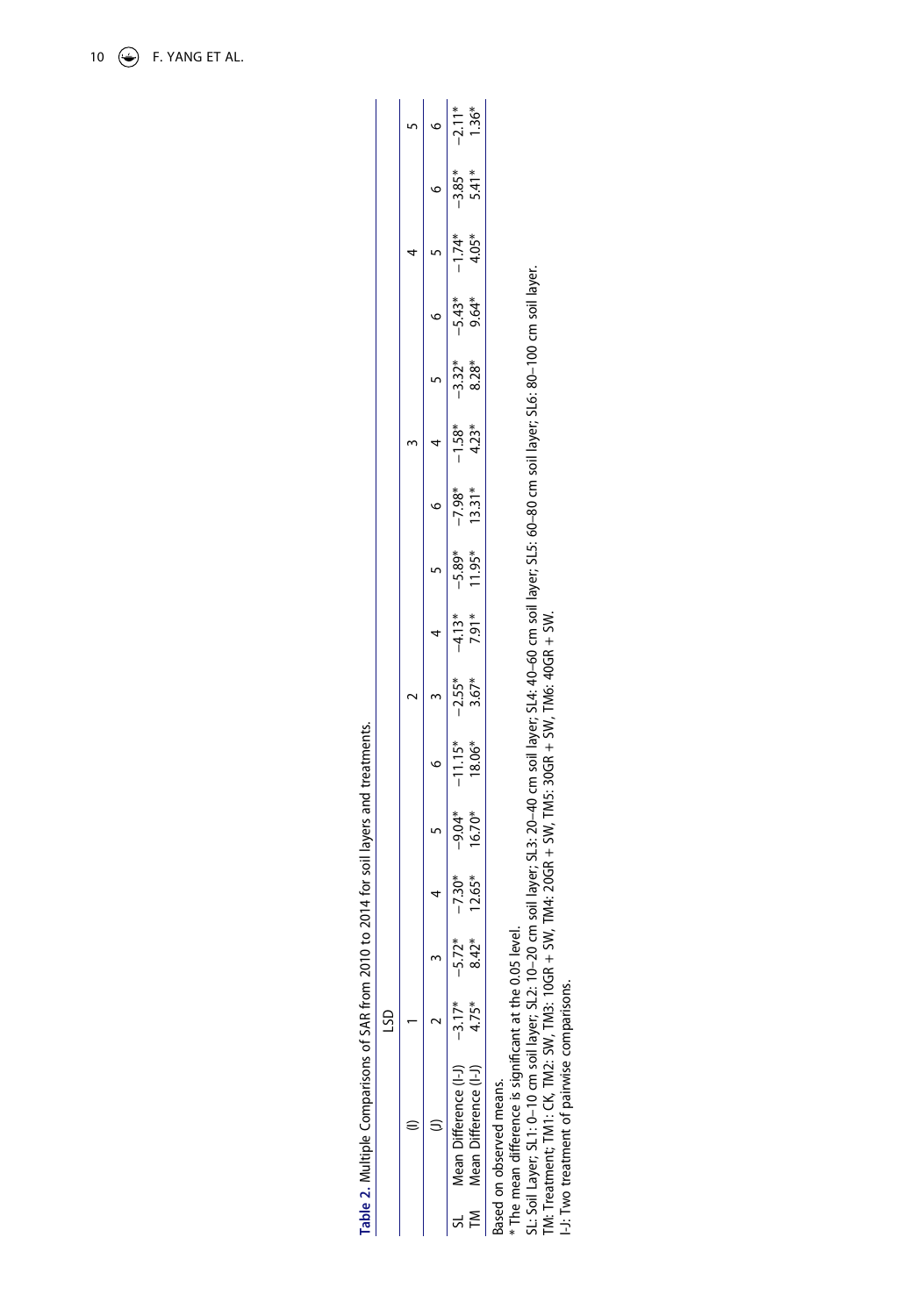| Year | Treatment      | Height (cm)          | Head diameter (cm) | Thousand Kernel Weight (g) | Yield (kg $ha^{-1}$ )  |
|------|----------------|----------------------|--------------------|----------------------------|------------------------|
|      | $40$ GR+SW     | $198.41 \pm 16.80a$  | $15.57 \pm 1.22a$  | $124.58 \pm 18.64a$        | $1710.05 \pm 102.41a$  |
|      | $30$ GR+SW     | $196.82 + 12.21a$    | $18.64 \pm 0.82a$  | $150.47 \pm 12.42b$        | $2160.35 \pm 168.63b$  |
| 2010 | $20GR + SW$    | $185.24 \pm 10.63a$  | $15.02 \pm 2.31ab$ | $91.75 \pm 15.83$ c        | $1419.76 \pm 200.21b$  |
|      | $10GR+SW$      | $148.81 \pm 21.70b$  | $10.60 \pm 1.44ab$ | $74.17 \pm 14.26$ c        | 920.43 $\pm$ 254.82 c  |
|      | SW             | $74.67 \pm 25.31$ c  | $6.48 \pm 2.51b$   | $40.18 \pm 12.72d$         | $427.58 \pm 176.29d$   |
|      | СK             |                      |                    |                            |                        |
| 2011 | $40$ GR $+$ SW | $212.14 \pm 14.13a$  | $19.50 \pm 2.12a$  | $158.44 \pm 21.83a$        | $2435.64 \pm 204.82a$  |
|      | $30$ GR+SW     | $208.52 + 25.82a$    | $20.64 \pm 1.84a$  | $156.78 \pm 18.65a$        | $2670.28 \pm 189.43a$  |
|      | $20GR + SW$    | $190.43 \pm 16.42ab$ | $16.39 \pm 0.91b$  | $132.61 \pm 20.42b$        | $1946.32 + 103.47b$    |
|      | $10GR+SW$      | $160.82 + 15.71b$    | $13.42 \pm 1.17b$  | $85.18 \pm 15.65$ c        | $1440.19 \pm 220.68$ c |
|      | SW             | $120.72 + 20.25$ c-  | $9.53 \pm 2.42$ d- | $68.39 + 13.78$ c-         | $867.67 \pm 256.41d$   |
|      | СK             |                      |                    |                            |                        |

<span id="page-11-0"></span>**Table 3.** Parameters of sunflower growth characteristic/yield under different treatments.

<sup>1</sup>sunflower not survived; Mean  $\pm$  SE followed by common letter are not significantly different ( $p < 0.05$ ).

<span id="page-11-1"></span>**Table 4.** Parameters of tomato growth characteristic/yield under different treatments.

|      |                |                      |                    |                             | Yield                    |
|------|----------------|----------------------|--------------------|-----------------------------|--------------------------|
| Year | Treatment      | Height (cm)          | Diameter (cm)      | Weight of single tomato (g) | $(kq ha^{-1})$           |
| 2012 | $40$ GR $+$ SW | $120.18 \pm 12.82a$  | $1.70 \pm 0.13a$   | $24.52 \pm 2.41a$           | 26,122.54 $\pm$ 301.22a  |
|      | 30GR+SW        | $116.44 \pm 11.21a$  | $1.78 \pm 0.16$ ab | $24.35 \pm 1.58a$           | $29.701.53 \pm 198.44a$  |
|      | 20GR+SW        | $104.83 \pm 8.39a$   | $1.53 \pm 0.14b$   | $22.73 \pm 0.81a$           | $15,663.01 \pm 256.30b$  |
|      | $10GR+SW$      | $81.64 \pm 6.93b$    | $1.24 \pm 0.22$ c  | $20.20 \pm 1.12b$           | 11,784.02 $\pm$ 184.23bc |
|      | <b>SW</b>      | $54.26 \pm 10.35$ c  | $1.18 \pm 0.09$ c  | $18.37 \pm 0.55$ b          | 6390.04 $\pm$ 165.71 c   |
|      | СK             |                      |                    |                             |                          |
| 2013 | $40GR + SW$    | $119.84 \pm 10.22a$  | $1.75 \pm 0.12a$   | $28.44 \pm 3.23a$           | $28,985.68 \pm 203.85a$  |
|      | $30$ GR+SW     | $120.43 \pm 16.37a$  | $1.86 \pm 0.23a$   | $30.82 + 2.51ab$            | $28,072.46 \pm 231.81a$  |
|      | $20GR+SW$      | $108.22 \pm 10.61ab$ | $1.62 \pm 0.18$ ab | $25.57 \pm 1.76b$           | $23,203.50 \pm 89.42b$   |
|      | $10GR+SW$      | $92.34 \pm 14.76b$   | $1.38 \pm 0.07$ b  | $22.22 \pm 2.04$ bc         | 15,130.48 $\pm$ 157.56 c |
|      | <b>SW</b>      | $65.38 \pm 18.11b$   | $1.30 \pm 0.14b$   | $20.36 \pm 1.37$ c          | $10,287.04 \pm 123.68$ d |
|      | СK             |                      |                    |                             |                          |
| 2014 | 40GR+SW        | $118.74 \pm 16.18a$  | $1.82 + 0.20a$     | $32.44 \pm 2.62a$           | 30,962.76 $\pm$ 186.34a  |
|      | $30$ GR+SW     | $120.09 \pm 20.61a$  | $1.78 \pm 0.17$ a  | $30.62 \pm 2.14a$           | $31,854.28 \pm 205.65ab$ |
|      | $20GR + SW$    | $112.43 \pm 14.66ab$ | $1.65 \pm 0.14$ ab | $26.78 \pm 1.80$            | $27,066.02 \pm 124.48b$  |
|      | $10GR+SW$      | $100.74 \pm 21.82b$  | $1.29 \pm 0.21$ b  | $22.82 \pm 0.94$ c          | $15,402.03 \pm 78.50b$   |
|      | <b>SW</b>      | $63.47 \pm 18.16b$   | $1.28 \pm 0.34b$   | $20.56 \pm 1.17$ c          | 10,933.52 $\pm$ 204.31 c |
|      | СK             |                      |                    |                             |                          |

<sup>1</sup> tomato not survived; Mean  $\pm$  SE followed by common letter are not significantly different ( $p < 0.05$ ).

|                 |                   | Sunflower            |                 |                      | Tomato     |           |                   |           |
|-----------------|-------------------|----------------------|-----------------|----------------------|------------|-----------|-------------------|-----------|
| Soil parameters | Н                 | HD                   | TKW             |                      |            |           | WS                |           |
| EC              | $-0.47d$          | $-0.47$ <sup>a</sup> | $-0.53^{\circ}$ | $-0.51$ <sup>a</sup> | $-0.63**$  | $-0.63**$ | $-0.74**$         | $-0.68**$ |
| рH              | $-0.96**$         | $-0.96**$            | $-0.97**$       | $-0.96**$            | $-0.96**$  | $-0.92**$ | $-0.95**$         | $-0.98**$ |
| $Na+$           | $-0.97**$         | $-0.98**$            | $-0.97**$       | $-0.94**$            | $-0.93**$  | $-0.89**$ | $-0.95**$         | $-0.96**$ |
| <b>SAR</b>      | $-0.94**$         | $-0.92**$            | $-0.92**$       | $-0.90**$            | $-0.95**$  | $-0.92**$ | $-0.96**$         | $-0.93**$ |
| w               | 0.13 <sup>a</sup> | $-0.00a$             | $-0.04a$        | $-0.08$ <sup>a</sup> | $0.34^{a}$ | $0.44*$   | 0.21 <sup>a</sup> | $0.10^a$  |

<span id="page-11-2"></span>**Table 5.** Pearson′s correlation coefficients between soil properties in 0–100 cm soil layer and crop growth/yield studied.

H, plant height; HD, head diameter; TKW, thousand kernel weight; D, diameter; WS, weight of single tomato; Y, yield; EC, electrical conductivity; SAR, sodium adsorption ratio; W, soil water content.

<sup>a</sup>Not significant;  $* p < 0.05$ ;  $** p < 0.01$ .

FM brackish ice irrigation leads to other benefits. On one hand, the water table could be reduced by the saline water pumping from the shallow groundwater, which is favorable for salinization control. On the other hand, freezing saline water forms an ice layer on the soil surface in winter (ice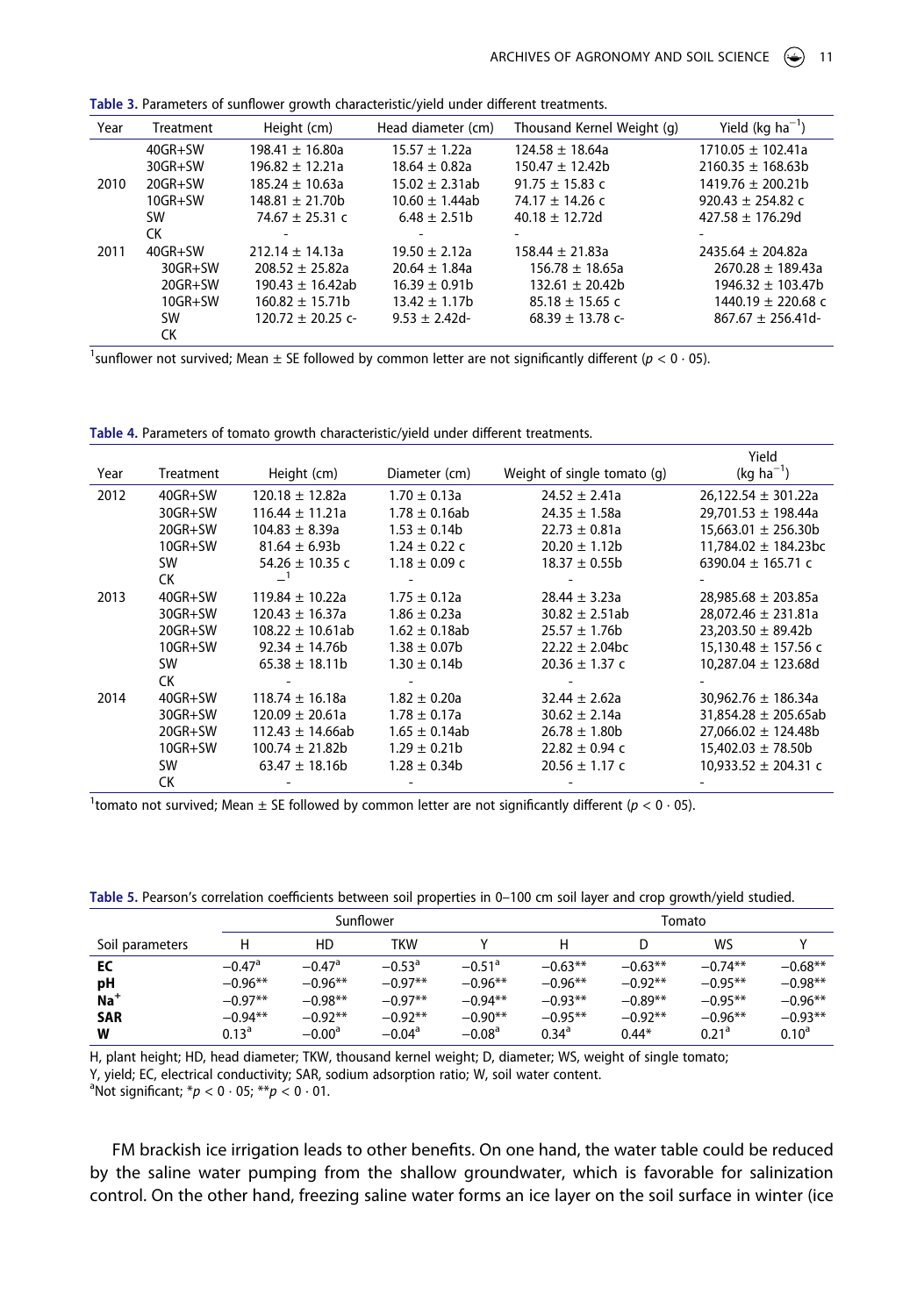| Year | Crop      | Treatment | Cost   | Gross income | Net income |
|------|-----------|-----------|--------|--------------|------------|
| 2010 | Sunflower | 40GR+SW   | 746.27 | 1786.95      | 1040.68    |
|      |           | 30GR+SW   | 671.64 | 2257.2       | 1585.56    |
|      |           | 20GR+SW   | 597.01 | 1483.9       | 886.89     |
|      |           | 10GR+SW   | 522.39 | 961.4        | 439.01     |
|      |           | <b>SW</b> | 447.76 | 447.26       | $-0.50$    |
|      |           | СK        | 393.35 | 0.00         | $-393.35$  |
| 2011 | Sunflower | 40GR+SW   | 447.76 | 2545.62      | 2097.86    |
|      |           | 30GR+SW   | 447.76 | 2790.15      | 2342.39    |
|      |           | 20GR+SW   | 447.76 | 2033.57      | 1585.81    |
|      |           | $10GR+SW$ | 447.76 | 1504.8       | 1057.04    |
|      |           | <b>SW</b> | 447.76 | 907.06       | 459.30     |
|      |           | <b>CK</b> | 393.35 | 0.00         | $-393.35$  |
| 2012 | Tomato    | 40GR+SW   | 597.01 | 2339.27      | 1742.26    |
|      |           | 30GR+SW   | 597.01 | 2659.77      | 2062.76    |
|      |           | 20GR+SW   | 597.01 | 1402.62      | 805.61     |
|      |           | 10GR+SW   | 597.01 | 1055.26      | 458.25     |
|      |           | <b>SW</b> | 597.01 | 572.22       | $-24.79$   |
|      |           | <b>CK</b> | 542.60 | 0.00         | $-542.60$  |
| 2013 | Tomato    | 40GR+SW   | 597.01 | 2595.70      | 1998.69    |
|      |           | 30GR+SW   | 597.01 | 2513.89      | 1916.88    |
|      |           | 20GR+SW   | 597.01 | 2077.87      | 1480.86    |
|      |           | $10GR+SW$ | 597.01 | 1354.94      | 757.93     |
|      |           | <b>SW</b> | 597.01 | 921.20       | 324.19     |
|      |           | <b>CK</b> | 542.60 | 0.00         | $-542.60$  |
| 2014 | Tomato    | 40GR+SW   | 597.01 | 2772.74      | 2175.73    |
|      |           | 30GR+SW   | 597.01 | 2852.53      | 2255.52    |
|      |           | 20GR+SW   | 597.01 | 2423.76      | 1826.75    |
|      |           | 10GR+SW   | 597.01 | 1379.25      | 782.24     |
|      |           | <b>SW</b> | 597.01 | 979.09       | 382.08     |
|      |           | СK        | 542.60 | 0.00         | $-542.60$  |

<span id="page-12-0"></span>**Table 6.** Economics of different soil reclamation treatments with sunflower and tomato cropping 2010–2014 (US\$  $ha^{-1}$ ).

mulching) to keep higher moisture for the following dry spring. Utilizing the shallow water resources in the region could be developed as an innovation.

## *Discussion*

#### *Changes in soil salinity-sodicity*

The increase in salt concentration by FM brackish ice irrigation could increase the infiltration rate, while phosphogypsum was found to further improve the hydraulic conductivity and decrease the water content of the top soil (Li et al. [2008\)](#page-15-9). The FM brackish ice irrigation resulted in a reduction in dramatic salinity-sodicity parameters (pH and SAR) in the top soil (SAR at the 0–40 cm soil layer decreased by 30% and 37.5% compared to CK and the pre-experiment value, respectively). The addition of phosphogypsum further reduced soil salinity-sodicity with the calcium-sodium exchange, particularly in the later years of the study. In the final year 2014, soil bulk density average at 10–40 cm depth decreased to 1.43 g cm<sup>-3</sup>, 1.44 g cm<sup>-3</sup>, 1.51 g cm<sup>-3</sup> and 1.53 g cm<sup>-3</sup> in 40GR+SW, 30GR+SW, 20GR+SW, 10GR+SW treatments from 1.62 g cm<sup>-3</sup> before the experiment, respectively. The reduction in bulk density could partly be attributed to the FM saline ice irrigation and gypsum application improving soil structure. The desalinized soil depth became deeper with the experimental years. However, phosphogypsum application at the beginning years contributed to the increase in EC in the top soil (0–20 cm). The top soil EC decreased with the addition of more phosphogypsum over the years. The maximum reduction in EC was recorded in the 30GR+SW treatment in 0–40 cm for the 5 years. These results were inconsistent with that of the saline soil in coastal areas and could be greatly improved by saline water freezing irrigation and a modifying

12  $\left(\bigcirc\right)$  F. YANG ET AL.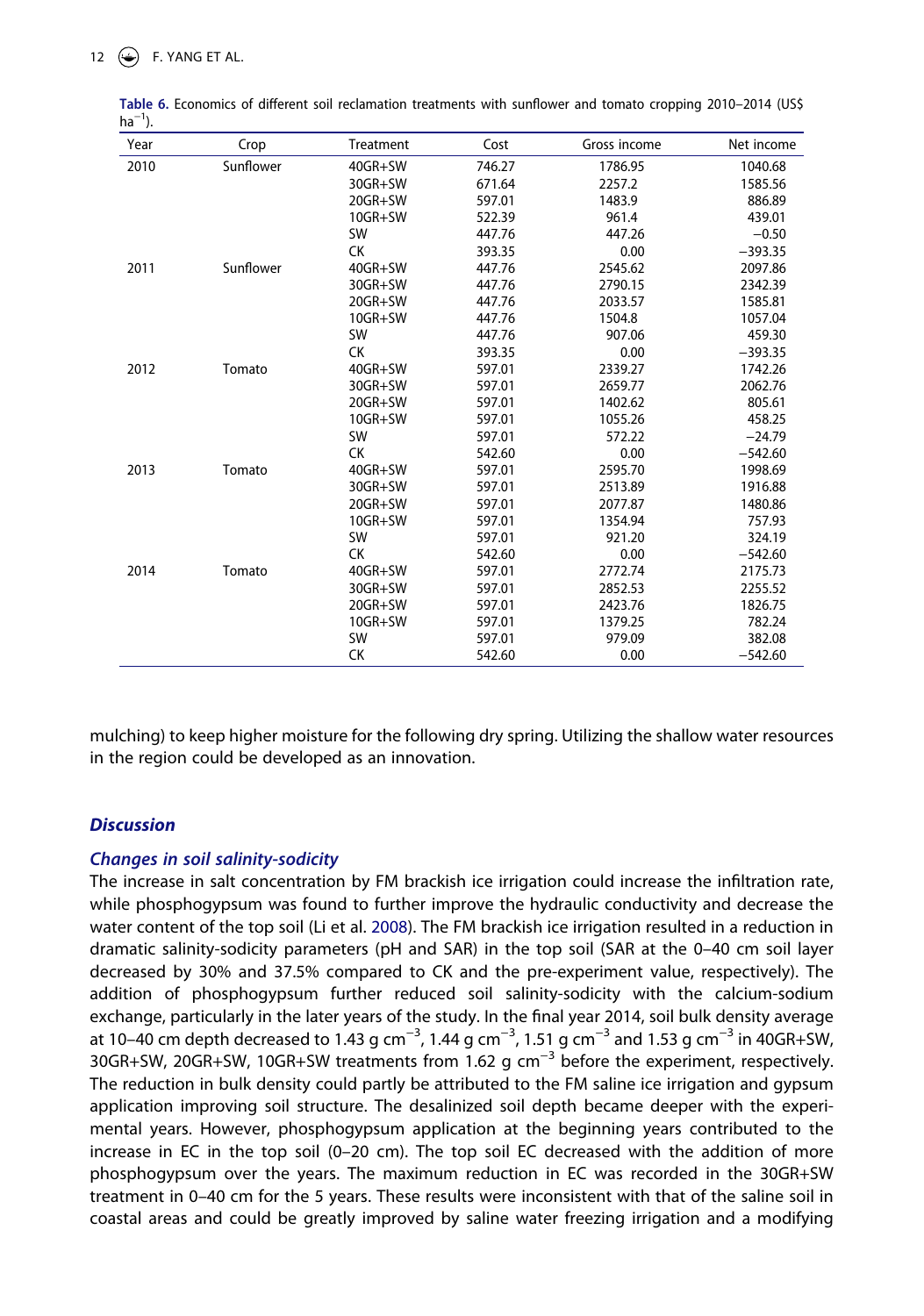agent (Cheng et al. [2011\)](#page-14-2). This inconsistency might have been due to high levels of exchangeable sodium of the saline-sodic soils in the Songnen Plain, northeast China (Chi et al. [2011](#page-15-5)). Salinization occurred in the CK treatment, which was not covered by an ice layer in winter, and where soluble salts accumulated in the surface soil through a capillary rise in spring because of strong evaporation. Ultimately, this led to the highest salt content in the top soil. For saline water ice irrigation treatments, the soil surface was covered with an ice layer in winter, which influences the soil freezethawing process and inhibits salinization generated by freeze-thawing (Li et al. [2008\)](#page-15-9). In addition, the elevated electrolyte concentration in the soil solution could facilitate particle flocculation instead of clay dispersion, resulting in increased infiltration. The ratio of divalent to total cations in the freezing saline irrigation water was 54.8%, which also contributed to the salt leaching (Reeve and Doering [1966\)](#page-15-21) because the high salinity water in the micropores is more likely to flow into the larger macropores in the soil due to the osmotic potential difference between the bulk soil solution and the interior of the soil aggregates. As a result, fine particles bind together into aggregates and flocculation is enhanced because of the effects of high electrolytes, which also improve soil aeration and permeability (Warrence et al. [2002\)](#page-15-6). The low-salinity water, which subsequently melts, leaches the salts out of the root zone, which decreases soil salinity in the top soil (Li et al. [2008](#page-15-9)).

<span id="page-13-4"></span><span id="page-13-2"></span><span id="page-13-1"></span>High salinity in the soil solution has a positive effect on soil structure, but it also has a negative effect on plants (Warrence et al. [2002\)](#page-15-6). Thus, it is necessary to consider the impact of increased salinity on plants, without continuously increasing salinity to maintain soil structure (Miller and Donahue [1995;](#page-15-22) USDA, Natural Resources Conservation Service [2002](#page-15-23)). The addition of an extra calcium source in the form of phosphogypsum was an effective means to improve sodic soil structure (Vyshpolsky et al. [2010\)](#page-15-24). The contents of both  $Ca^{2+}$  and  $SO_4^{2-}$  were increased after the phosphogypsum dissolved in water at the beginning of the year in the combined brackish ice irrigation and phosphogypsum treatment, which resulted in the significant increase of EC in the top soil. The addition of higher amounts of phosphogypsum led to a higher EC in top soil (Xiao et al. [2014\)](#page-15-8). However, the increase in soil salinity is temporary because phosphogypsum application and brackish ice irrigation could sustain a favorable soil solution electrolyte concentration, which could, in turn, increase the infiltration rate (Shainberg and Letey [1984](#page-15-25)), maintain high Ca:Na ratios in the soil solution, and thus alleviate soil dispersion (Murtaza et al. [2010](#page-15-18)). Increased input of brackish ice irrigation and higher salinity level enhanced the leaching of soluble salts, thereby lowering EC in the top soil layers in subsequent years. Similar effects were observed for the soil SAR and pH. This might have been due to the exchange complex acting as a sink for  $Ca^{2+}$ , which replaced the excess exchangeable Na<sup>+</sup> (Ahmad et al. [2016](#page-14-5); Mace et al. [1999\)](#page-15-17) with phosphogypsum, thereby enabling more efficient leaching because of the brackish melt water.

<span id="page-13-3"></span><span id="page-13-0"></span>For the semi-arid region of the Songnen Plain, intensive salt and sodium accumulation in the top soil occurs under evaporation in winter and spring. Brackish ice provides mulching on the soil surface, which can inhibit evaporation and the subsequent upward movement of water and salt. The ice irrigation treatment also plays a critical role in seeding and drought control through increasing the moisture of the soil cultivation layer in dry spring.

#### *Sunflower and tomato yields and economics of applied treatments*

The increase in crop growth and yield with phosphogypsum application, combined with brackish ice irrigation, might be attributed to the favorable effects of this treatment on the physical and chemical properties of the soil, particularly the favorable  $Ca<sup>2+</sup>:Na<sup>+</sup>$  ratios in the soil solution. The crop yield increased with increased phosphogypsum input; however, too much phosphogypsum could lead to high soil ion concentrations in the first year, eventually resulting in crop yield decline. The 30GR + SW treatment produced the maximum sunflower and tomato yields. Relatively low crop yields were observed with brackish ice irrigation, although yield increased over time, while crops completely failed because of high salinity-sodicity in the control treatment. The results showed that the highly saline-sodic soil could be greatly ameliorated by brackish ice irrigation combined with an appropriate dose of phosphogypsum. In terms of the salinity-sodicity of the top soil and crop yield, in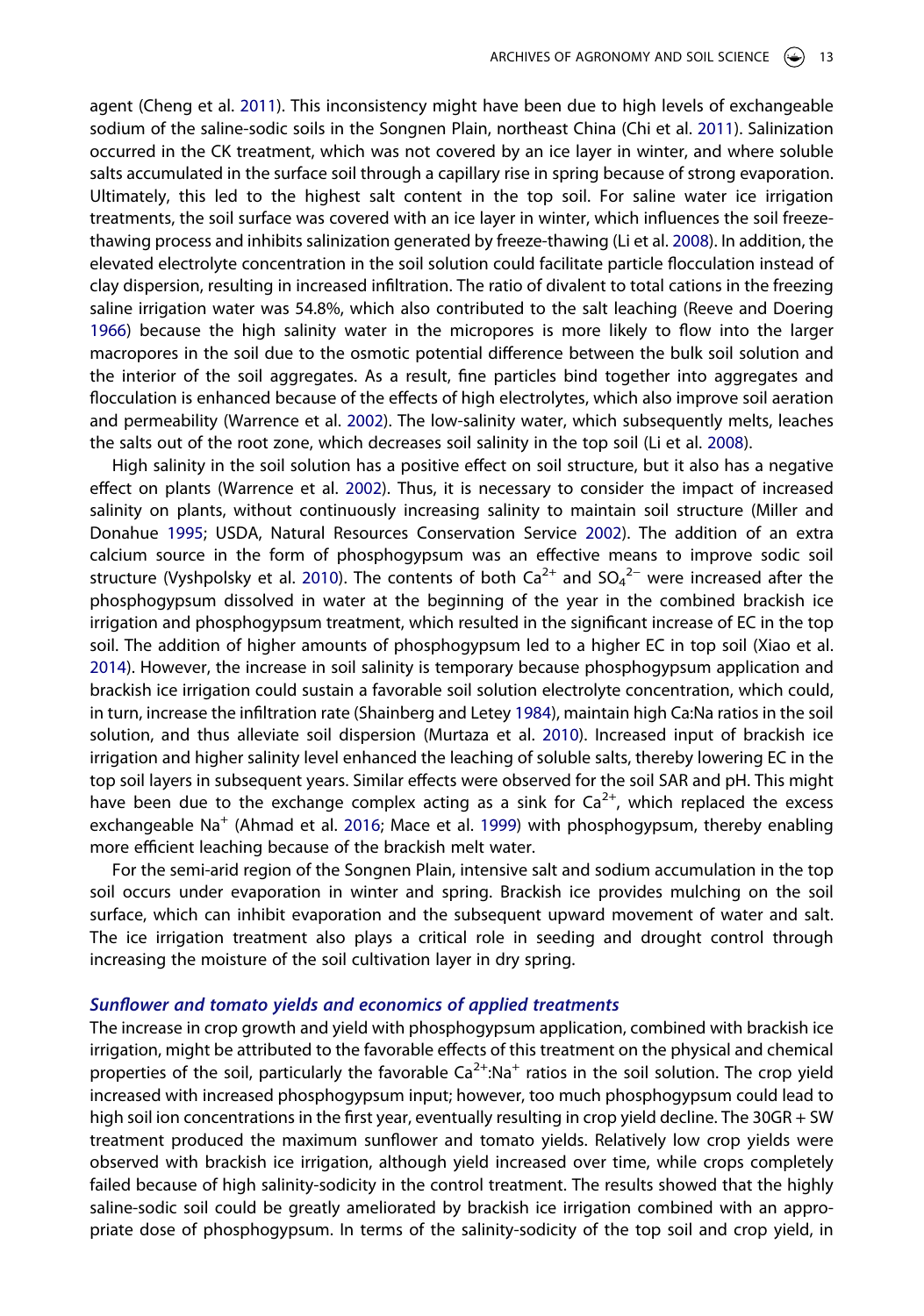#### 14  $\left(\bigstar\right)$  F. YANG ET AL.

<span id="page-14-7"></span><span id="page-14-6"></span>agreement with previous findings, 30GR + SW was the best treatment option for improving the saline-sodic soils (Cheng et al. [2011\)](#page-14-2). In this experiment, for this highly saline-sodic soil, 180 mm freezing irrigation and 25,800 kg ha<sup>-1</sup> phosphogypsum were used. The optimal amount of phosphogypsum for the saline-sodic soil was much higher than that of the coastal saline soil, mainly because the saline-sodic soil in the northeast of China has high exchangeable Na<sup>+</sup> (Wang et al. [2003](#page-15-26); Chi and Wang [2009](#page-15-27)) content. The sunflowers and tomatoes used in this study are moderately salttolerant plants, however, to achieve effective root development, they need deep soil reclamation. The optimal reclamation option is 30 cm in depth and a full dose of amendment. These results agreed with previous investigations by Vyshpolsky et al. ([2010](#page-15-24)). The improvement of severe salinesodic soil by brackish ice irrigation in combination with phosphogypsum can facilitate seed germination and the seedling growth of vegetation during dry springs in the region, and, on the other hand, reduce the water table by pumping. Phosphogypsum application could improve saline-sodic soil rapidly for a higher crop yield. Sunflower and tomato, as main local cash crops, showed higher returns (1586–2342 US\$ ha<sup>-1</sup>) than field crops (572–945 US\$ ha<sup>-1</sup>) in the best reclaiming practice for saline/sodicity soil (Vyshpolsky et al. [2010;](#page-15-24) Murtaza et al. [2010\)](#page-15-18).

#### **Conclusion**

This study evaluated the effects of brackish ice irrigation, phosphogypsum and their combination on saline-sodic soil amelioration. The treatment 30GR+SW performed the best in terms of (1) improving soil quality of top soil (0–40 cm) through a reduction in soil soluble pH, SAR, (2) increasing sunflower and tomato yields (3) and offering the additional advantage of integrating brackish groundwater for soil reclamation and saving freshwater for producing high-value cash crops. Results suggest that brackish ice irrigation, coupled with a phosphogypsum requirement of 30 cm soil depth is the most effective technique for the saline-sodic soil reclamation in cold winter areas of the Songnen Plain, northeast China.

#### **Disclosure statement**

No potential conflict of interest was reported by the authors.

#### **Funding**

This research was supported by the National Key Research and Development Program of China [2016YFC0501200], the National Natural Science Foundation of China [Nos. 41971066 and 41771250], and the Science-technology Development Initiative of Jilin Province [20180201012SF].

#### **References**

- <span id="page-14-4"></span>Abril JM, García-Tenorio R, Enamorado SM, Hurtad MD, Andreu L, Delgado A. [2008](#page-2-0). The cumulative effect of three decades of phosphogypsum amendments in reclaimed marsh soils from SW Spain:226 Ra, 238 U and Cd contents in soils and tomato fruit. Sci Total Environ. 403(1–3):80–88. doi:[10.1016/j.scitotenv.2008.05.013](https://doi.org/10.1016/j.scitotenv.2008.05.013).
- <span id="page-14-1"></span>Agassi M, Shainberg I, Morin J. [1981.](#page-2-1) Effect of electrolyte concentration and soil sodicity on infiltration rate and crust formation. Soil Sci Soc Am J. 45(5):848–851. doi:[10.2136/sssaj1981.03615995004500050004x.](https://doi.org/10.2136/sssaj1981.03615995004500050004x)
- <span id="page-14-5"></span>Ahmad S, Ghafoor A, Akhtar ME, Khan MZ. [2016](#page-13-0). Implication of gypsum rates to optimize hydraulic conductivity for variable-texture saline-sodic soils reclamation. Land Degrad Dev. 27(3):550–560. doi:[10.1002/ldr.2413.](https://doi.org/10.1002/ldr.2413)
- <span id="page-14-3"></span>Al-Oudat M, Arslan A, Kanakri S. [1998.](#page-2-0) Physical and chemical properties, plant growth, and radionuclide accumulation effects from mixing phosphogypsum with some soils. Commun Soil Sci Plan. 29(15–16):2515–2528. doi:[10.1080/](https://doi.org/10.1080/00103629809370129) [00103629809370129.](https://doi.org/10.1080/00103629809370129)

<span id="page-14-0"></span>Ayers RS, Westcot DW [1976](#page-2-2). Water quality for agriculture. FAO Irrigation and Drainage Paper No, 29 (Rev 1), FAO, Rome.

<span id="page-14-2"></span>Cheng WJ, Pan J, Xiao H, Lu WL, Wang LY. [2011](#page-2-3). Effect of combined frozen saline water irrigation and soil amendment on coastal saline land reclamation. Chinese J Eco-Agric. 19(4):778–782. (In Chinese). doi:[10.3724/SP.J.1011.2011.00778.](https://doi.org/10.3724/SP.J.1011.2011.00778)